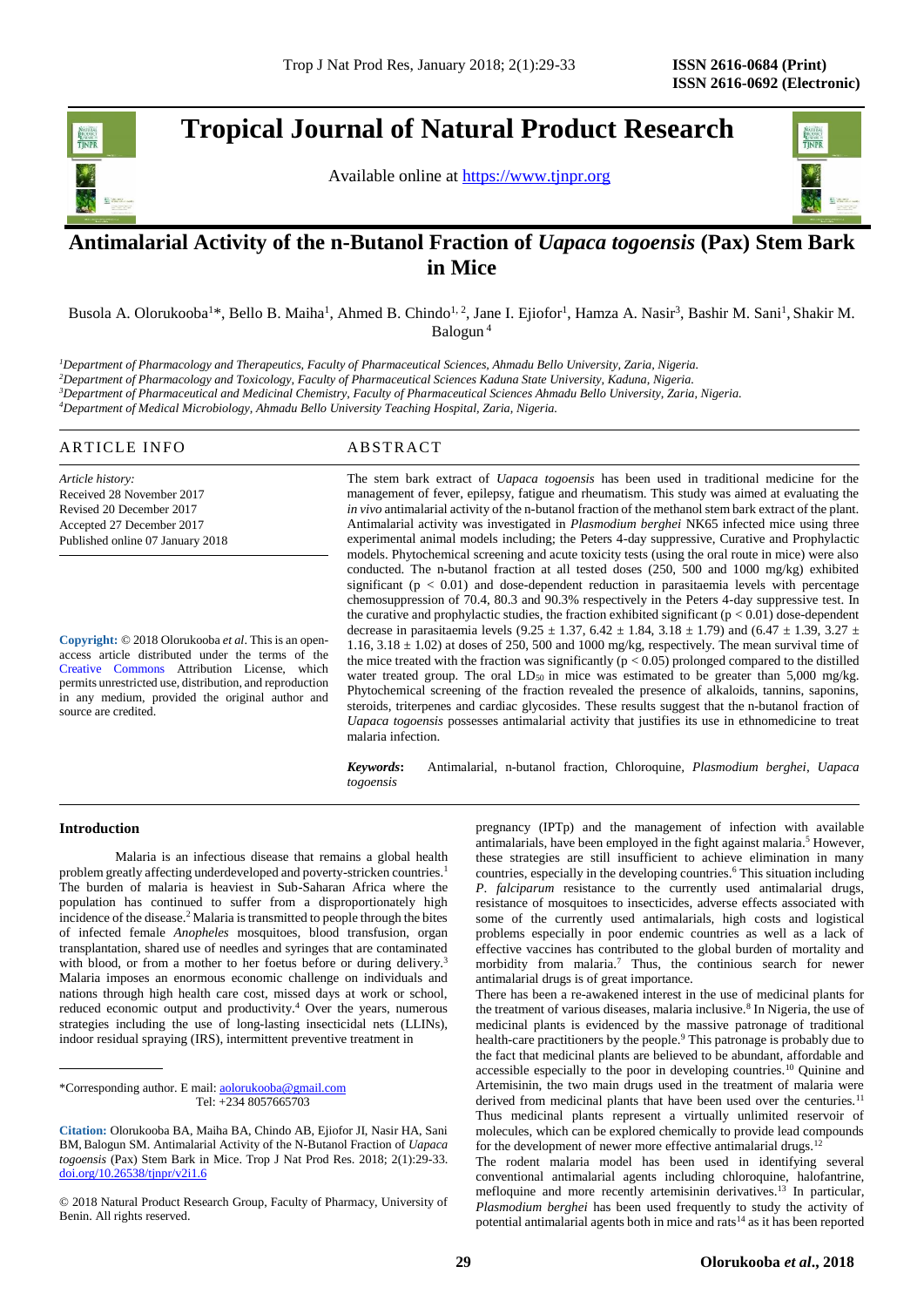to have a high sensitivity to chloroquine and produces signs and symptoms of disease similar to those exhibited by human *Plasmodium* infection.<sup>15</sup> The rodent malaria parasite using *P*. *berghe*i was thus employed in the present study.

The plant *Uapaca togoensis* belonging to the family Euphorbiaceae is a tree about 13 m high with a short bole, usually without stilt-roots on dry sites, but may be stilted in damp localities of savanna regions from Nigeria, Senegal to western Cameroon, and in eastern Cameroon to Central African Republic.<sup>16</sup> The stem bark and leaves of the plant have been used folklorically for the treatment of various ailments including pneumonia, cough, fever, rheumatism, vomiting and epilepsy. Phytochemical constituents including glycosides, steroids, triterpenes, saponins, tannins, flavonoids and alkaloids have been found present in the methanol stem bark extract of *U. togoensis*. 18 Methanol extracts from the fruits, bark and leaves of the plant as well as six compounds isolated from the fruit were tested and found to have antimicrobial activities against some Gram-negative bacteria.<sup>19</sup> Isolated compounds from the fruits of *U*. *togoensis* namely; *β*-amyryl acetate, 11-oxo-*α*-amyryl acetate, lupeol, pomolic acid, futokadsurin B, arborinin, and 3-O-*β*-D-glucopyranosyl sitosterol have demonstrated strong cytotoxic activity on many drugresistant and sensitive cancer cell lines. <sup>20</sup> The methanol stem bark extract of the plant has been reported to posess antimicrobial activity.<sup>18</sup> The ethyl acetate fraction of the stem bark also exhibited antiplasmodial, analgesic and anti-inflammatory properties.<sup>21-23</sup> The present study aimed to evaluate the antimalarial activity of the n-butanol fraction of *Uapaca togoensis*  with the aim of providing data from which possible compounds responsible for the observed pharmacological activity can be isolated.

#### **Materials and Methods**

#### *Plant Material*

The stem bark of *Uapaca togoensis* was collected in July 2013, at Okpopokwu Local Government Area, Benue, Nigeria. The plant sample was identified and authenticated at the Herbarium Section of the Department of Biological Sciences, Ahmadu Bello University, Zaria. This was compared with the already deposited specimen (voucher number 1279) in the herbarium. The stem bark was air-dried at room temperature under shade to a constant weight. The dried samples were powdered using a wooden mortar and pestle. The powdered sample (2 kg) was macerated with 15 L of 70% v/v methanol in water and the filtrate was concentrated by evaporating to dryness at room temperature.

#### *Phytochemical Screening*

Preliminary phytochemical screening was carried out using the method of Trease and Evans.<sup>26</sup>

#### *Fractionation of the Crude Methanol Extract*

The crude methanol extract (200 g) was dissolved in distilled water in a separating funnel and fractionated successively with organic solvents to obtain ethyl acetate, n-butanol and residual aqueous fractions. The weight of the dried fractions was taken to determine the percentage yield. The fractions were kept in airtight containers and stored in a desiccator until needed.

#### *Animals*

Swiss Albino mice (18–22 g) were obtained from Animal House Facility, Department of Pharmacology and Therapeutics, Ahmadu Bello University, Zaria, Nigeria. They were maintained under standard laboratory care, fed with standard animal feeds (Vital Feeds, Jos, Nigeria), and allowed access to water *ad libitum.* All experimental protocols were in accordance with Ahmadu Bello University, Zaria Research Policy; and ethics and regulations governing the care and use of experimental animals as contained in "Principles of Laboratory Animal Care".<sup>24</sup>

### *Drugs and Reagents*

Chloroquine Phosphate (Sigma-Aldrich), Pyrimethamine (GSK Pharmaceuticals), Geimsa stain, Trisodium citrate.

#### *Acute Toxicity Test*

The oral median lethal dose (LD<sub>50</sub>) of the fraction was estimated in mice using the method as described by Lorke.<sup>27</sup> This involved two phases. In the first phase, three doses of the fraction (10, 100 and 1,000 mg/kg) were administered to three groups of three mice each. The animals were then observed for manifestation of physical signs of toxicity such as

writhing, decreased motor activity, decreased body/limb tone, decreased respiration and death for the first four hours. The number of deaths in each group within 24 hours was recorded and the second phase initiated in which 4 mice were divided into 4 groups each and administered with the fraction at doses of 1,200, 1,600, 2,900 and 5,000 mg/kg, respectively. The animals were again observed for another 24 hours after which the LD<sub>50</sub> was calculated as geometrical mean of the maximum dose producing no mortality and the minimum dose producing mortality.

LD<sub>50</sub> =  $\sqrt{\text{(Highest non-lethal dose)} \times \text{Lowest lethal dose}})^{27}$ 

#### *Malaria Parasite*

*Plasmodium berghei* NK65 (Chloroquine sensitive strain) was obtained from the Department of Microbiology, Nigerian Institute of Medical Research, Yaba, Lagos. The parasite was maintained by continuous reinfecttion intraperitoneally in mice every 4 days by injecting 0.2 mL of infected erythrocytes containing approximately 1 x 10<sup>7</sup> *P*. *berghei* parasitized eryhtrocytes. 25

#### *Parasite inoculation*

Blood from a donor mouse infected with *P*. *berghei* (with rising parasitaemia level of about 20-30% infected erythrocytes) was used to infect a clean mouse. Each mouse used in the experiment was inoculated intraperitoneally with 0.2 mL of infected blood containing about  $1 \times 10^7 P$ . *berghei* parasitized erythrocytes. This was prepared by determining both the percentage parasitaemia and the erythrocytes count of the donor mouse and diluting the blood with isotonic saline in proportions indicated by both determinations.<sup>12</sup>

#### *Grouping and dosing of animals*

For each model (suppressive, curative and prophylactic), thirty mice were grouped into five groups of six mice. Group I mice were treated with the vehicle (distilled water, 10 mL/kg, which served as the negative control), groups II, III and IV mice were treated with 250, 500, and 1,000 mg/kg of fraction, respectively and group V mice were treated with the standard drug chloroquine phosphate, 5 mg/kg (for suppressive and curative studies) and Pyrimethamine, 1.2 mg/kg (for prophylactic study).

#### *Drug administration*

The standard drugs (chloroquine phosphate and pyrimethamine) and fraction used in the *in vivo* antiplasmodial study were orally administered with the aid of a cannula.

#### *Evaluation of antiplasmodial activity of the n-butanol fraction of Uapaca togoensis*

#### *Suppressive Test (4-day early infection)*

The Peters 4-day Suppressive test was used to evaluate the schizontocidal activity of the n-butanol fraction and chloroquine against early *P*. *berghei* infection in mice. The method as described by Peters and Robinson<sup>28</sup> was employed. Thirty  $(30)$  mice were weighed and randomly divided into five groups of six mice each. Each mouse received standard inoculum of 1 x 10<sup>7</sup> *Plasmodium berghei* infected erythrocytes through the intraperitoneal route at the commencement of the experiment (day 1). Two hours after parasite inoculation, graded doses of the extract 250, 500, and 1, 000 mg/kg per day orally were given to the test mice in groups II, III and IV, respectively. While groups I (negative control) and V (positive control) received distilled water  $(10 \text{ mL/kg})$  and Chloroquine  $(5 \text{ mg/kg})$ , respectively. Treatment was through the oral route and lasted for four days starting from the day of infection (day 1). On the fifth day, drops of blood samples were taken from the tail of each mouse. Thin blood films were made on a slide, air-dried, fixed in absolute methanol and stained with 3% Giemsa solution at pH 7.2. The slides were examined under the microscope and parasitaemia was determined by counting the number of parasitized erythrocytes in 4 random fields using  $\times$  100 objective lens. Percentage parasite suppression relative to the negative control group was calculated for each dose using the formula below.<sup>2</sup>

```
% Suppression =
```
Av. parasiatemia in control−Av. parasitaemia in each treated group × 100 Av. parasitaemia in control

```
Av = Average
```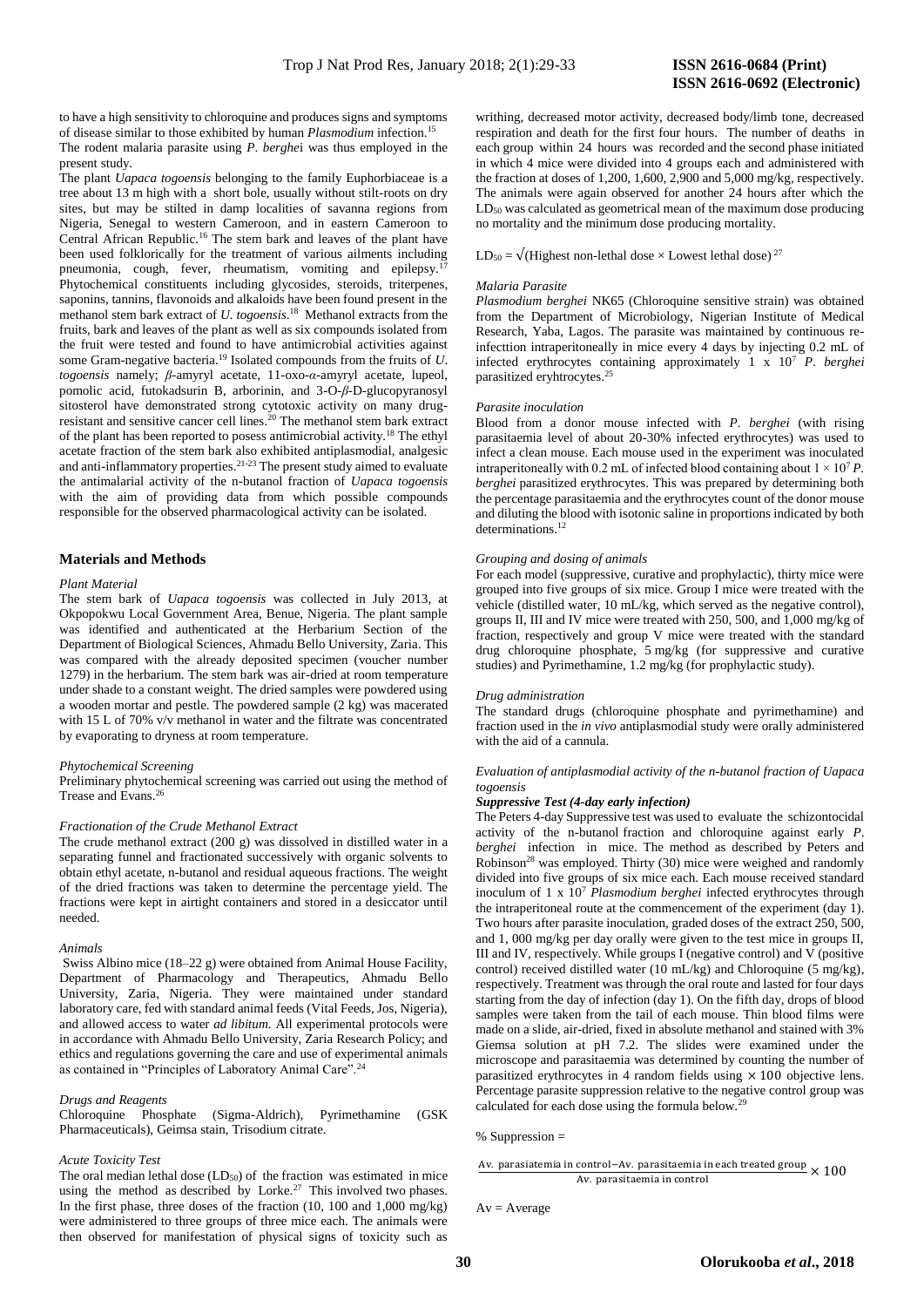#### *Curative Test*

The method described by Ryley and Peters<sup>30</sup> was used to evaluate the schizontocidal activity of the fraction and chloroquine against established *P*. *berghei* infection in mice. Thirty mice were weighed and randomly divided into five groups of six mice each. Each mouse was inoculated intraperitoneally with 0.2 mL of blood containing approximately 1 x 10<sup>7</sup> *Plasmodium berghei* infected erythrocytes on the first day of the experiment. Seventy-two hours (72 h) after the animal was infected (parasitaemia established microscopically), groups II, III and IV animals received 250, 500 and 1,000 mg/kg, respectively of the extract orally for 4 days. Group I received 10 mL/kg of distilled water while group V received 5 mg/kg per day of chloroquine for four days. On day 7 of the experiment, thin blood films from the animals' tails stained with 3% Giemsa stain were prepared. Percentage chemosuppression relative to the negative control was determined for each dose as previously described.<sup>29</sup> After the seventh day, the animals were fed *ad libitum* and observed for 28 days. Any death that occurred during this period was noted to determine the mean survival time as shown in the formula below.<sup>31</sup>

$$
MST = \frac{Sum of survival time of all mice in a group (days)}{Total number of mice in that group}
$$

#### *Prophylactic test*

The repository activity of the fraction was assessed by using the method described by Peters.<sup>32</sup> Thirty mice were weighed and randomly divided into five groups of six mice each. Groups II - IV were administered with 250, 500 and 1,000 mg/kg/day of the fraction respectively, Groups I and V were respectively administered with 1.2 mg/kg/day of pyrimethamine (positive control) and 10 mL/kg of distilled water (negative control). Administration of the fraction/drug continued for three consecutive days. On the fourth day, the mice were inoculated with 0.2 mL of infected erythrocytes containing approximately 1 x 10<sup>7</sup> *Plasmodium berghei*  infected erythrocytes. Parasitaemia levels were assessed by blood smears seventy-two hours later. Percentage chemosuppression relative to the negative control was determined for each dose as previously described.<sup>29</sup>

#### *Statistical Analysis*

Data were analysed using one-way analysis of variance (ANOVA) followed by Dunnett's Post-hoc test. Results were expressed as mean ± standard error of mean (SEM) and presented as tables. Results considered as statistically significant at *p* < 0.05.

#### **Results and Discussion**

In the present study, the antimalarial activity of the n-butanol fraction of *Uapaca togoensis* against *Plasmodium berghei* infection in mice is reported. The percentage yield of the n-butanol fraction was 42.8 %. Preliminary phytochemical screening of the n-butanol fraction of *Uapaca togoensis* revealed the presence of flavonoids, saponins, alkaloids, cardiac glycosides, carbohydrates, steroids and triterpenes; however anthraquinones were absent (Table 1). There was no mortality recorded on the administration of the n-butanol fraction of *Uapaca togoensis* at doses up to 5,000 mg/kg. The oral median lethal dose value of the n-butanol fraction in mice was thus estimated to be greater than 5, 000 mg/kg.<sup>27</sup> According to Lorkes's toxicity scale, the n-butanol fraction of *Uapaca togoensis* can thus be classified as relatively non-toxic.

The rodent malaria parasite model was used to investigate the antimalarial activity of the n-butanol fraction as it is a reliable and highly reproducible *in vivo* model for evaluating new antimalarial agents.<sup>33</sup> The n-butanol fraction in the Peters 4-day suppressive test showed a significant ( $p <$ 0.001) dose-dependent chemosuppressive effect on the parasitaemia levels relative to the control (Table 2). The percentage chemosupression obtained were 70.4, 80.3 and 90.3% at the doses of 250, 500 and 1,000 mg/kg respectively. For the curative study, the n-butanol fraction significantly  $(p)$ < 0.05) reduced the level of parasitaemia at all tested doses compared to the negative control group (Table 3). The standard drug (Chloroquine, 5 mg/kg) produced a chemosuppression of 92.1% which was however not significantly different from that of the n-butanol fraction at 1,000 mg/kg (86.3%). Also in the prophylactic test, administration of the n-butanol fraction to the mice produced a significant ( $p < 0.05$ ) dose-dependent parasitaemia suppression. The percentage chemosuppression produced at the 500 mg/kg dose was comparable to that produced at the 1,000 mg/kg dose (Table 4).

These results obtained from the *in vivo* antimalarial study shows that the n-butanol fraction of *U*. t*ogoensis* possesses significant chemosuppressive effect against early infection, curative effect against established infection and prophylactic effect against residual infection in mice infected with *P*. *berghei* in a dose-dependent manner. Studies have shown that a compound is considered as active when percentage chemosuppression is 30 % or more.34-35 According to another study, <sup>36</sup> *in vivo* antimalarial activities of plant extracts can be categorized as: moderate, good or very good if the extract shows 50 % or more chemosuppression at 500, 250 and 100 mg/kg/day extract dose, respectively. Based on these classifications,

**Table 1:** Phytochemical Constituents Present in the n-butanol Fraction of *Uapaca togoensis*

| <b>Inference</b> |
|------------------|
|                  |
| $\ddot{}$        |
| $^{+}$           |
| $^{+}$           |
| $^{+}$           |
| $^{+}$           |
| $+$              |
|                  |

 $Key: += present, - = absent$ 

**Table 2:** Effect of n-butanol Fraction of *Uacapa togoensis* on Early *P*. *berghei* Infection in Mice.

| <b>Treatment</b><br>groups | Dose $(mg/kg)$     | Average<br>Parasitemia | Percentage<br>chemosuppression $(\% )$ |
|----------------------------|--------------------|------------------------|----------------------------------------|
| DW                         | $10 \text{ mL/kg}$ | $36.08 + 0.93$         |                                        |
| <b>NBUT</b>                | 250                | $9.13 + 2.43*$         | 70.4                                   |
| NBUT                       | 500                | $6.06 + 1.00*$         | 80.3                                   |
| NBUT                       | 1.000              | $3.00 + 0.98*$         | 90.3                                   |
| <b>CQ</b>                  | 5.                 | $0.69 \pm 0.36**$      | 92.5                                   |

Values are presented as Mean ± SEM; Data analysed by one-way ANOVA followed by Dunnett's Post-hoc test;  $n = 6$ ;  $* = p < 0.01$  and  $** = p < 0.001$ versus control;  $DW = Distilled Water$ ; NBUT = n-butanol Fraction of *Uapaca togoensis*; CQ = Chloroquine; Route of administration = oral.

**Table 3:** Effect of n-butanol Fraction of *Uacapa togoensis* on Established *P*. *berghei* Infection in Mice

| <b>Treatment</b><br>groups | Dose $(mg/kg)$     | Average<br>Parasitemia        | <b>Percentage</b><br>chemosuppression $(\% )$ |
|----------------------------|--------------------|-------------------------------|-----------------------------------------------|
| DW                         | $10 \text{ mL/kg}$ | $22.22 + 0.83$                |                                               |
| <b>NBUT</b>                | 250                | $9.25 + 1.37^*$               | 60.2                                          |
| <b>NBUT</b>                | 500                | $6.42 \pm 1.84$ <sup>*</sup>  | 72.4                                          |
| <b>NBUT</b>                | 1,000              | $3.18 \pm 1.79$ <sup>**</sup> | 86.3                                          |
| CO.                        | 5                  | $1.82 + 0.42$ **              | 91.8                                          |

Values are presented as Mean  $\pm$  SEM; Data analysed by one-way ANOVA followed by Dunnett's Post-hoc test;  $n = 6$ ;  $* = p < 0.01$  and  $** = p < 0.001$ versus control;  $DW = Distilled Water$ ; NBUT = n-butanol Fraction of *Uapaca togoensis*; CQ = Chloroquine; Route of administration = oral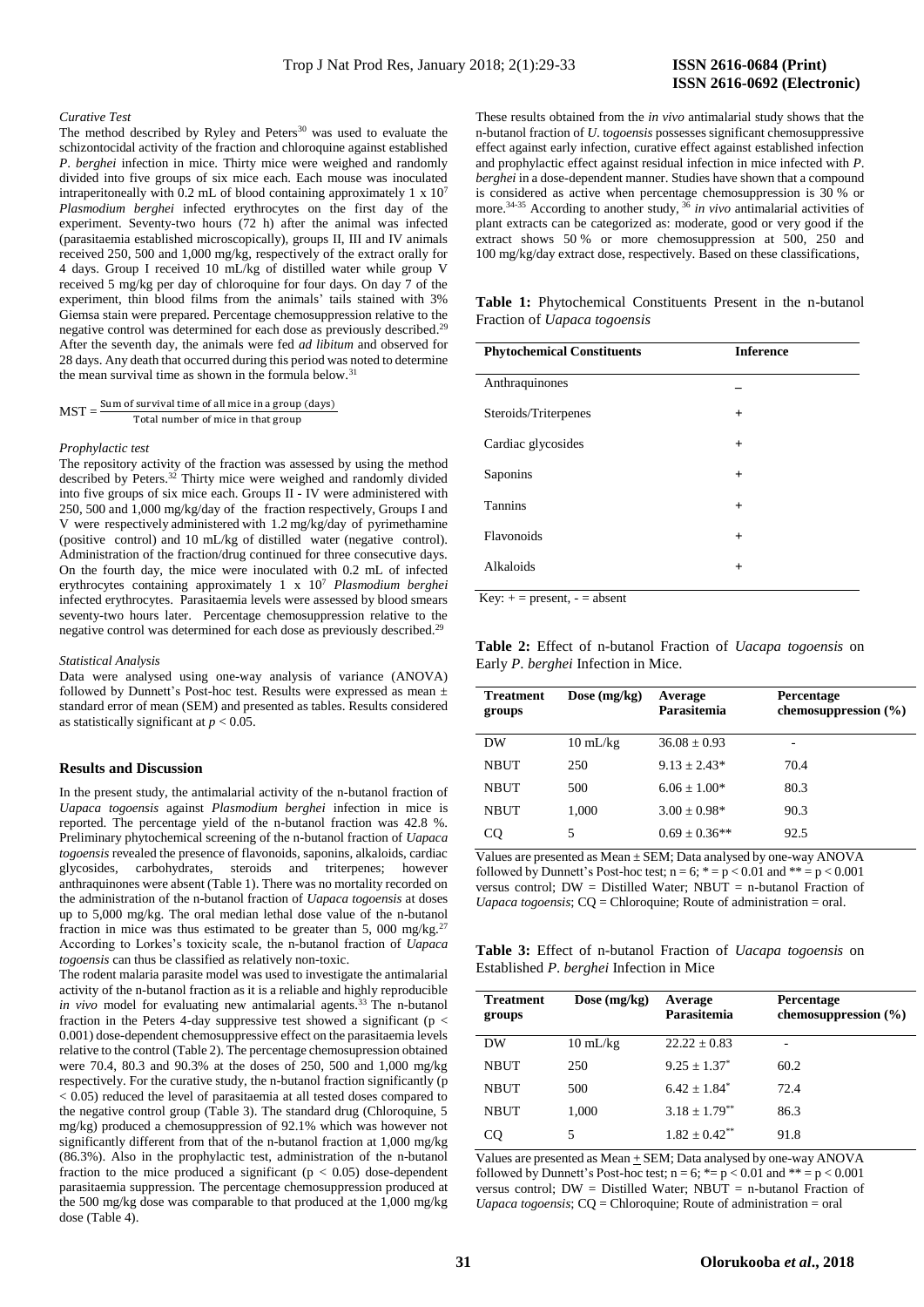**Table 4:** Prophylactic Effect of the n-butanol Fraction of *Uacapa togoensis* in *P*. *berghei* Infected Mice

| <b>Treatment</b><br>groups | Dose<br>(mg/kg)    | Average<br>Parasitemia | <b>Percentage</b><br>chemosuppression $(\% )$ |
|----------------------------|--------------------|------------------------|-----------------------------------------------|
| DW                         | $10 \text{ mL/kg}$ | $21.37 \pm 1.36$       |                                               |
| <b>NBUT</b>                | 250                | $6.47 + 1.39^*$        | 69.7                                          |
| <b>NBUT</b>                | 500                | $3.27 + 1.16^*$        | 84.7                                          |
| <b>NBUT</b>                | 1.000              | $3.18 \pm 1.02^*$      | 85.1                                          |
| PY                         | 1.2.               | $2.79 + 0.96^*$        | 90.3                                          |

Values are presented as Mean  $\pm$  SEM; n = 6; Data analysed by One-way ANOVA followed by Dunnett's Post-hoc test; Values were significantly different between test and control group at  $\spadesuit p = 0.001$  versus control; NBUT = n-butanol Fraction of *Uapaca togoensis*; DW = Distilled water; PY = Pyrimethamine; Route of administration = oral

**Table 5:** Effect of n-butanol Fraction of *Uacapa togoensis* on Mean Survival Time in *P*. *berghei* Infected Mice

| <b>Treatment</b><br>groups | Dose<br>(mg/kg)    | <b>MST</b> (days) |
|----------------------------|--------------------|-------------------|
| DW                         | $10 \text{ mL/kg}$ | $10.5 + 2.2$      |
| <b>NBUT</b>                | 250                | $28.00 + 0.00*$   |
| <b>NBUT</b>                | 500                | $28.00 + 0.00*$   |
| <b>NBUT</b>                | 1,000              | $24.17 + 3.83*$   |
| CO                         | 5                  | $27.8 + 0.40*$    |

Values are presented as Mean  $\pm$  SEM; Data analysed by one- way ANOVA followed by Dunnett's Post-hoc test;  $n=6$ ;  $* = p < 0.05$  versus control; DW = Distilled Water; NBUT = N-butanol Fraction of *Uapaca togoensis*; CQ = Chloroquine; MST = Mean Survival Time; Route of administration = oral

the n-butanol fraction of *U*. *togoensis* can be classified as having good antimalarial activity. There was a significant ( $p < 0.05$ ) increase in the mean survival time of the mice treated with the n-butanol at all tested doses, however, death was observed to occur earlier in the distilled water treated group (Table 5). In antimalarial studies, a test compound that has the ability to extend mean survival time beyond 12 days is regarded as having good parasite suppressing activity.<sup>15</sup> Animals that received the nbutanol fraction survived for a longer period of time (beyond 12 days) compared to the animals that received distilled water. The longer mean survival time observed in this study may thus be a reflection of the parasite reducing ability (antimalarial activity) of the fraction. The current findings were in agreement with studies done on medicinal plants used for malaria such as *Nigella sativa* <sup>37</sup> and *Dodonaea angustifolia.*<sup>38</sup>

Secondary metabolites such as alkaloids, saponins, flavonoids, tannins and phenols which were found present in the n-butanol fraction have been reported to possess antimalarial actions.39-40 Alkaloids have been reported to produce antimalarial properties by blocking protein synthesis in *Plasmodium* parasites.<sup>41</sup> Saponins, flavonoids and tannins have been suggested to act as primary antioxidant or free radicals scavengers that can counteract the oxidative damage induced by the malaria parasite.<sup>42</sup> The antimalarial activities of the n-butanol fraction observed in this study may therefore have been due to the presence of these phytochemicals exerting their activity through one or both of these mechanisms, or may be even through a yet to be identified mechanism. The chemosuppression produced by the n-butanol fraction of *Uapaca togoensis* in the current study was in agreement with other studies which reported that the nbutanol fraction of medicinal plants like *Asparagus africanus*<sup>43</sup> and *Dodonaea angustifolia* <sup>38</sup> possesses significant antimalarial activity compared to the other fractions studied. It is noteworthy that the chemosuppression produced by the n-butanol fraction of the plant was better than that of the ethyl acetate fraction reported in a previous study.<sup>21</sup> This difference in antimalarial activity may be linked to the fact that the ethyl acetate fraction was devoid of saponins and tannins and studies have reported these phytochemicals to possess antimalarial activity.<sup>42</sup> Research

on medicinal plants contributed to the isolation of compounds with potent antimalarial activity including artemisinin and quinine. Thus the isolation of compounds from the n-butanol fraction of *U*. *togoensis* is desirable as this may lead to the discovery of lead compounds which could be further adjusted by semi-synthetic approaches to obtain effective antimalarial agents.

#### **Conclusion**

The results obtained from this study suggest that the n-butanol fraction of *U*. *togoensis* possesses significant antimalarial activity providing the scientific basis for the use of the plant in traditional medicine for the management of malaria. Further research on the fraction should be carried out in order to isolate, identify and characterize the active principles from the plant that may be responsible for the antimalarial activity observed.

#### **Conflict of interest**

The authors declare no conflict of interest.

#### **Authors' Declaration**

The authors hereby declare that the work presented in this article is original and that any liability for claims relating to the content of this article will be borne by them.

#### **Acknowledgements**

The authors sincerely acknowledge and appreciate the contribution of the technical staff and the Department of Pharmacology and Therapeutics, Ahmadu Bello University, Zaria, Nigeria for approving the use of the Animal House facility and laboratory space.

#### **References**

- 1. Ibrahim HA, Imam IA, Bello AM, Umar U, Muhammed S, Abdullahi SA. The potential of Nigerian medicinal plants as antimalarial agent: A review. Int J Sci Technol. 2012; 8(2):600- 605.
- 2. Okokon JE, Augustine NB, Mohanakrishnan D. Antimalarial, antiplasmodial and analgesic activities of root extract of *Alchornea laxiflora*, Pharm. Bio. 2017; 55(1):1022-1031.
- 3. World Health Organization WHO (2016). Malaria Fact Sheet No 94. World Health Organization Geneva 27, Switzerland <http://www.who.int/mediacentre/factsheets/fs094/en/>
- 4. Onwujekwe O, Uguru N, Etiab, E, Chikezie I, Uzochukwu B, Adjagba A. The economic burden of malaria on households and the health system in Enugu state Southeast Nigeria. PLoS ONE. 2013; 8(11):78-82.
- 5. World Health Organization (WHO, 2017). World Malaria Report 2016. [www.who.int/malaria/publications/world](http://www.who.int/malaria/publications/world-malaria-report-2016/wmr2016)[malaria-report-2016/wmr2016.](http://www.who.int/malaria/publications/world-malaria-report-2016/wmr2016)
- 6. Olasehinde GI, Ayanda OI, Egwari LO, Ajayi AA, Awofeso T. *In vivo* antiplasmodial activity of crude ethanolic and n-hexane extracts of *Moringa oleifera* leaves. Int J Agric Biol. 2016; 18(5):906‒910.
- 7. Iwuanyanwua TC, Akuodorb GC, Essienb AD, Nwinyic FC, Akpand JL, Okorafore DO, Osunkwoa UA. Evaluation of antimalarial potential of aqueous stem bark extract of *Bombax buonopozense* P. Beauv. (Bombacaceae). Eastern J Med. 2012; 17:72-7710.
- 8. Ekor M. The growing use of herbal medicines: issues relating to adverse reactions and challenges in monitoring safety. Front Pharmacol. 2013; 4(177):1-9.
- 9. Chintamunnee V, Mahomoodally MF. Herbal medicine commonly used against infectious diseases in the Tropical island of Mauritius. J. Herb. Med. 2012; 2:113–125.
- 10. Nwaopara AO. Herbal research in Nigeria: The need to collaborate. Int J Herb Pharmacol Res. 2013; *2*(3):28-38.